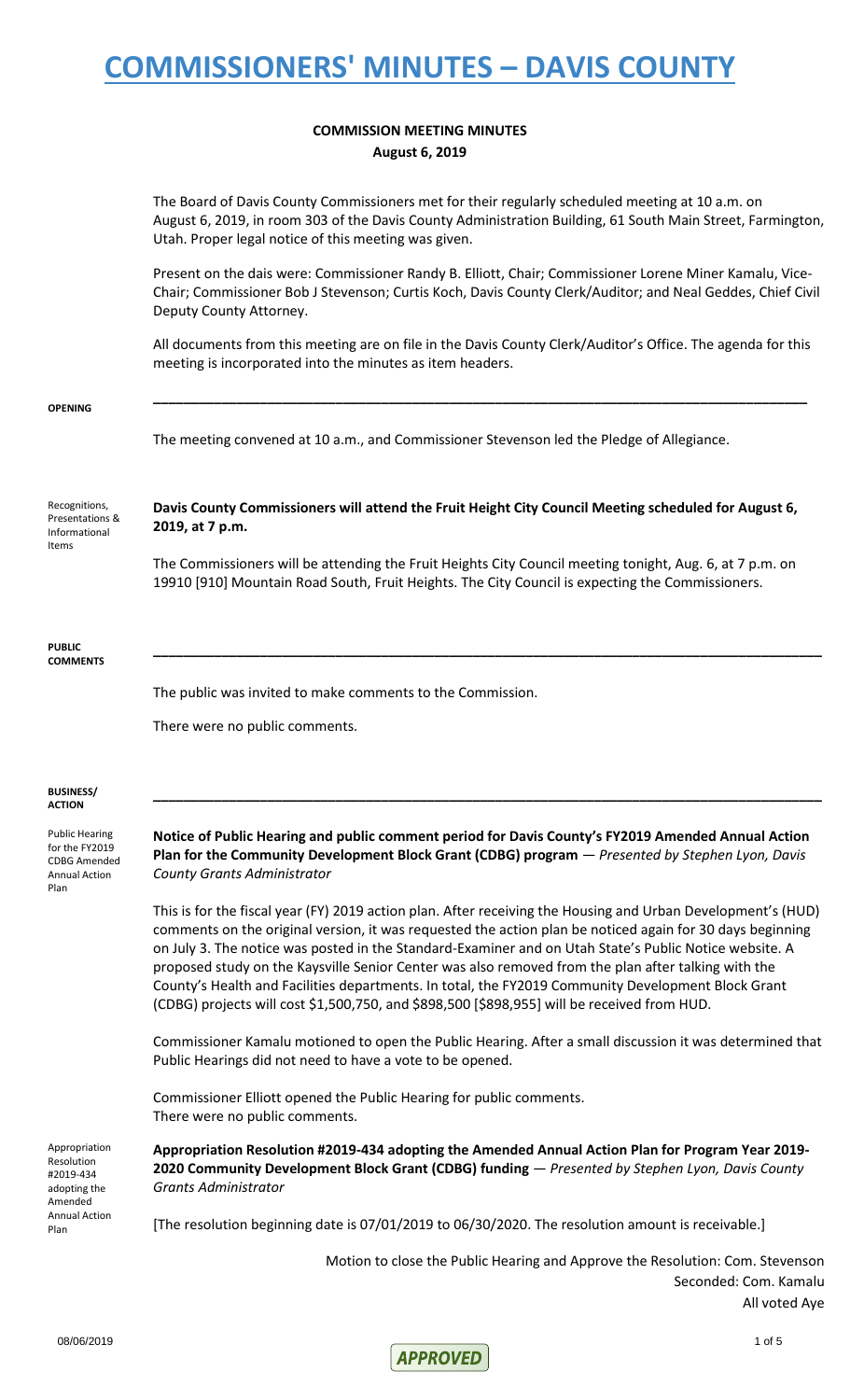Amendment #2019-373-A with Open Doors modifying performance goals for SSBG FY2019-20

**Amendment #2019-373-A with Open Doors modifying performance goals for Social Services Block Grant (SSBG) FY2019-20** — *Presented by Stephen Lyon, Davis County Grants Administrator*

When the original contract was signed, there was an additional page that was not necessary. This amendment replaces that page with their budget performance goals and realigns the budget with the awarded funds. [The contract period is 07/01/2019 to 06/30/2020.] The payable amount is \$14,250.

Subgrantee Agreement #2019-435 with Senior Services Division for CDBG FY2019- 20 funding of Meals on Wheels vehicles **Subgrantee Agreement #2019-435 with Davis County Health Department, Senior Services Division for Community Development Block Grant (CDBG) FY2019-20 funding of Meals on Wheels vehicles** — *Presented by Stephen Lyon, Davis County Grants Administrator*

This subgrantee agreement with the Davis County Senior Service's division is for a Meals on Wheels vehicle provided through Community Block Development Grant (CBDG) FY2019-20 funds. The contract period is 07/01/2019 to 06/30/2020. The payable amount is \$50,000.

The Commission expressed their appreciation to Steve for all his work, especially for being proactive. They also remarked the County would need a new detailed housing study completed sometime soon. The last one was done five years ago, and the housing market has gone through a tremendous change since then.

> Motion to Approve Agenda Items: Com. Kamalu Seconded: Com. Stevenson All voted Aye

Agreement #2019-436 with Contempo Cabinet & Mill for furnishings for Syracuse Northwest Branch Library

**Agreement #2019-436 with Contempo Cabinet & Mill for furnishings for Syracuse Northwest Branch Library** — *Presented by Lynnette Mills, Davis County Library Deputy Director*

This agreement is to build six tables for the children's area, two interactive towers, three Online Public Access Catalog (OPAC) stations, two cake displays, and a podium for the Syracuse Library. Contempo is a subcontractor for the expansion project; they are being used to keep the wood and design work consistent through the whole building and to help with the warranty. A competing bid was not sought, and these items were not part of the original bid. This furniture was added separately to give the County more control over the furniture's design. The contract period is 08/06/2019 to 11/01/2020. The payable amount is \$23,408.

> Motion to Approve: Com. Stevenson Seconded: Com. Kamalu All voted Aye

Agreement #2019-437 with CSC Services Inc. to provide parking and gate attendants for the 2019 Davis County Fair

**Agreement #2019-437 with Contemporary Services Corporation (CSC) Services Inc. to provide parking and gate attendants for the 2019 Davis County Fair** — *Presented by Dave Hansen, Davis County Legacy Events Center Director*

Contemporary Services Corporation (CSC) Services will collect the Davis County Fair parking and admission fees. This year they will also be collecting the zip codes and a count of attendees. They will be paid 22 percent of the admission sales. Out of all the parking services the County has used for the Fair, CSC has been the most responsive, honest, and the best staffed. The contract period is 08/14/2019 to 08/17/2019. The payable amount is to be determined.

Agreement #2019-438 with Ultimate Barking Lot for sponsoring the Dock Dogs show at the 2019 Davis

**Agreement #2019-438 with Ultimate Barking Lot for sponsoring the Dock Dogs show at the 2019 Davis County Fair** — *Presented by Dave Hansen, Davis County Legacy Events Center Director*

The Ultimate Barking Lot will sponsor the Dock Dog event at the 2019 Davis County Fair. The Dock Dog show consists of three dog competitions judging different aspects of the dog's jumping ability. The Ultimate Barking Lot is a new dog spa and kennel in West Layton. By sponsoring Dock Dogs, they will be able to

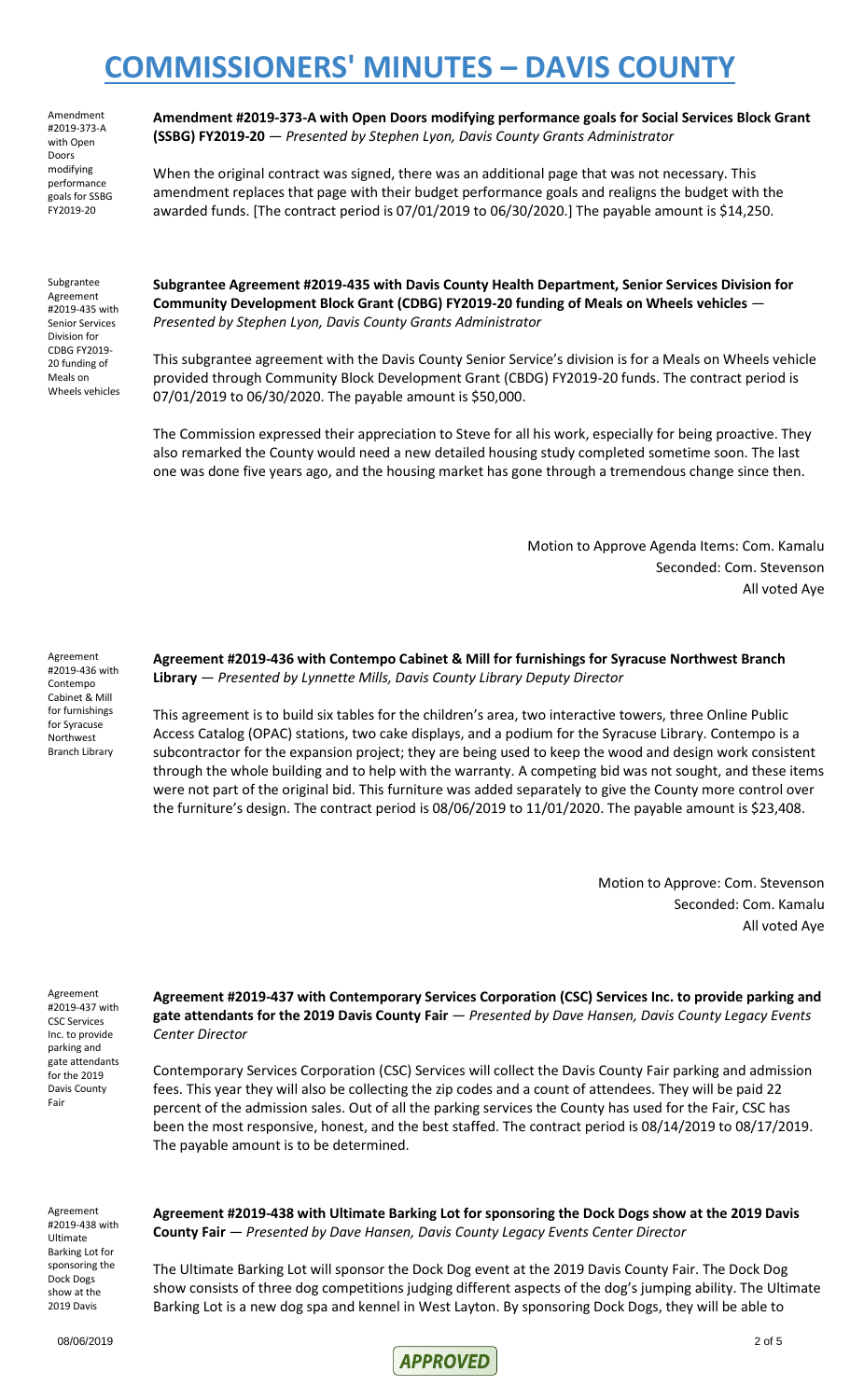County Fair advertise their business. The contract period is 08/14/2019 to 08/17/2019. The payable amount is \$3,400.

Dave also wanted to commend his staff on a job well done. With a recent staff turnover at a critical time, many employees have gone above and beyond to make sure the Fair is successful. The new Fair Coordinator started yesterday [Aug. 5] and will be introduced to the Commission later.

> Motion to Approve Agenda Items: Com. Kamalu Seconded: Com. Stevenson All voted Aye

| TABLED<br>Agreement<br>with Kyra<br>Silvertson | Agreement with Kyra Silvertson for a vendor trade show - Presented by Michael Moake,<br>Legacy Events Center Marketing |
|------------------------------------------------|------------------------------------------------------------------------------------------------------------------------|
|                                                | This agreement is requested to be tabled because the event's dates will be changing.                                   |

Agreement #2019-439 with New Life Consignment for a children's clothing and toy consignment sale

**Agreement #2019-439 with New Life Consignment for rental space for a children's clothing and toy consignment sale** — *Presented by Michael Moake, Davis County Legacy Events Center Marketing*

This is for New Life Consignment's "Just Between Friend's" consignment sale for children's clothing and toys. It is a very popular recurring event at the Legacy Events Center. The contract period is 10/08/2019 to 10/12/2019. The receivable amount is \$6,140.

> Motion to Approve: Com. Kamalu Seconded: Com. Stevenson All voted Aye

*Davis County* 

Memo of Understanding #2019-284-A with Utah Attorney General's Office ICAC Task Force to investigate crimes against children

**Memo of Understanding #2019-284-A with Utah Attorney General's Office Internet Crimes Against Children (ICAC) Task Force to investigate crimes against children** — *Presented by Chief Deputy Susan Poulsen, Davis County Sheriff's Office*

This Internet Crimes Against Children (ICAC) grant with the Attorney General's Office is to have an investigator for internet and electronic media crimes against children. There is no match requirement for this grant. The contract period is 07/01/2019 to 06/30/2020. The receivable amount is \$24,000.

> Motion to Approve: Com. Stevenson Seconded: Com. Kamalu All voted Aye

| Public Notice |  |  |
|---------------|--|--|
| #2019-440     |  |  |
| amending the  |  |  |
| 2019 Annual   |  |  |
| Meeting       |  |  |
| Schedule      |  |  |
|               |  |  |

**Public Notice #2019-440 amending the 2019 Annual Meeting Schedule of the Board of Davis County Commissioners to 4 p.m. beginning Sept. 3, 2019** — *Presented by Commissioner Randy B. Elliott*

This notice amends the 2019 regular Commission meeting schedule. Beginning Sept. 3, 2019, the regular Commission meetings will be held at 4 p.m. instead of 10 a.m. The amendment beings 09/03/2019.

Amendment #2019-240-A Amendment to the Audit Committee Policy Section

**Amendment #2019-240-A Amendment to the Audit Committee Policy Section** — *Presented by Commissioner Randy B. Elliott*

This amendment to the Audit Committee Policy 1200 requires rotating members of the committee work or live in Davis County. The amendment begins 08/06/2019.

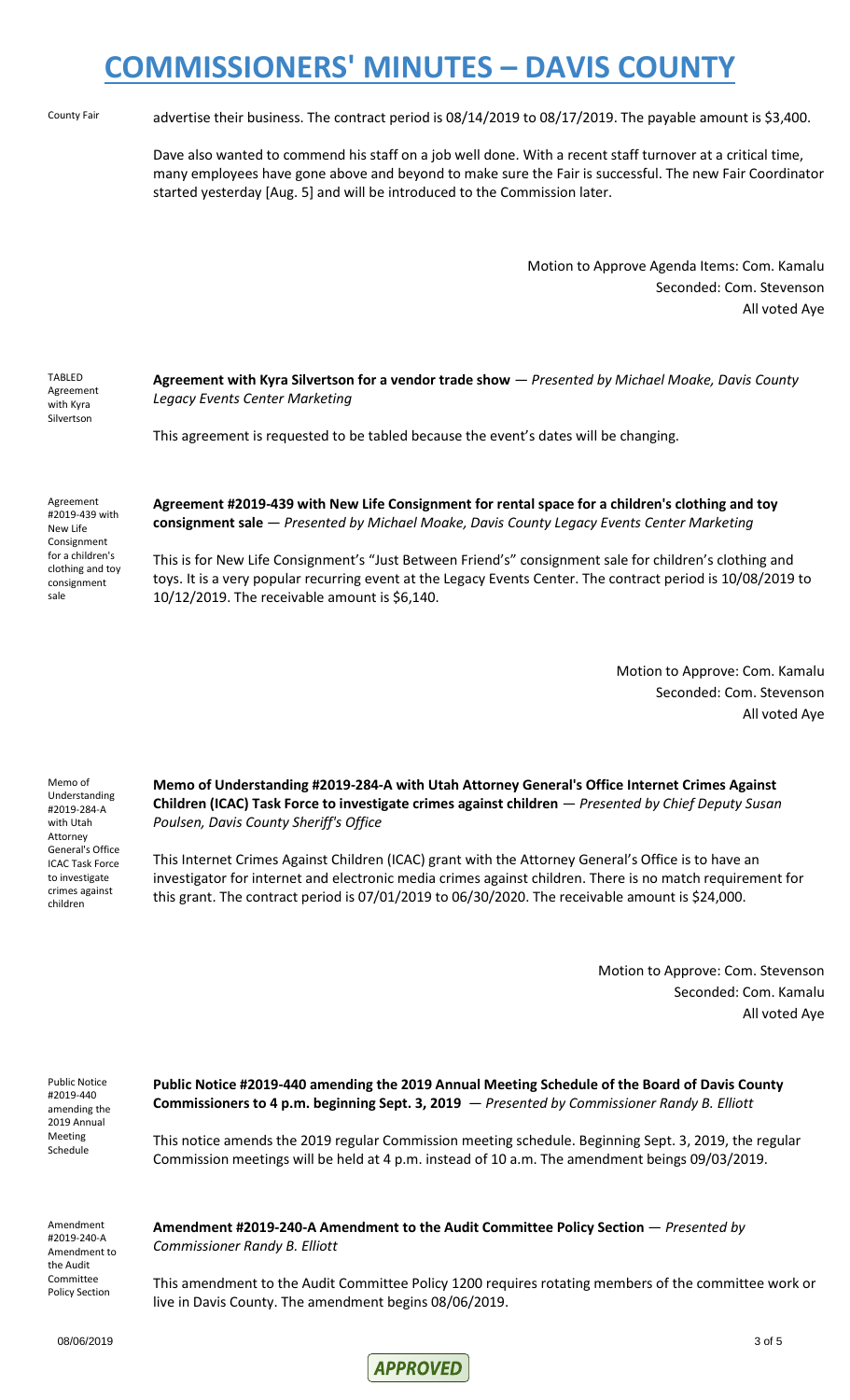Motion to Approve Agenda Items: Com. Stevenson Seconded: Com. Kamalu All voted Aye

|                                               | Commissioner Kamalu moved to recess to Board of Equalization. Commissioner Stevenson seconded the motion. All voted Aye.                                                                                                                                                                                                                                                                         |
|-----------------------------------------------|--------------------------------------------------------------------------------------------------------------------------------------------------------------------------------------------------------------------------------------------------------------------------------------------------------------------------------------------------------------------------------------------------|
| <b>BOARD OF</b><br><b>EQUALIZATION</b>        |                                                                                                                                                                                                                                                                                                                                                                                                  |
| Property Tax<br>Register                      | Property Tax Register matters were presented by Curtis Koch, Davis County Clerk/Auditor as follows:                                                                                                                                                                                                                                                                                              |
|                                               | Under Auditor adjustments appeals is one land value change totaling \$5,746 and under corrections are four<br>veteran tax abatements for the 2018 year. Under Treasurer adjustments is July's small-dollar write-off<br>totaling \$1.05. Under Assessor adjustments is a personal property penalty waiver denial and under<br>corrections are Assessor initiated corrections on various reports. |
|                                               | Motion to Approve: Com. Kamalu<br>Seconded: Com. Stevenson<br>All voted Aye                                                                                                                                                                                                                                                                                                                      |
|                                               | Commissioner Kamalu moved to reconvene Commission Meeting. Commissioner Stevenson seconded the motion. All voted Aye.                                                                                                                                                                                                                                                                            |
| <b>CONSENT</b><br><b>ITEMS</b>                |                                                                                                                                                                                                                                                                                                                                                                                                  |
| <b>Check Registers</b>                        | <b>Check Registers</b>                                                                                                                                                                                                                                                                                                                                                                           |
|                                               | Check Registers were approved.                                                                                                                                                                                                                                                                                                                                                                   |
|                                               | Motion to Approve: Com. Kamalu<br>Seconded: Com. Stevenson<br>All voted Aye                                                                                                                                                                                                                                                                                                                      |
| Indigent<br>Hardship<br>Abatement<br>Register | <b>Indigent Hardship Abatement Register</b>                                                                                                                                                                                                                                                                                                                                                      |
|                                               | The Indigent Abatement Register for the following name was presented for approval:                                                                                                                                                                                                                                                                                                               |
|                                               | Alison Grundy-Brown                                                                                                                                                                                                                                                                                                                                                                              |
|                                               | Motion to Approve: Com. Kamalu<br>Seconded: Com. Stevenson<br>All voted Aye                                                                                                                                                                                                                                                                                                                      |
| Commission<br>Meeting                         | <b>Meeting Minutes</b>                                                                                                                                                                                                                                                                                                                                                                           |

Meeting Minutes for July 23, 2019 and Work Session Minutes for July 23, 2019, were presented for approval.

**Minutes**